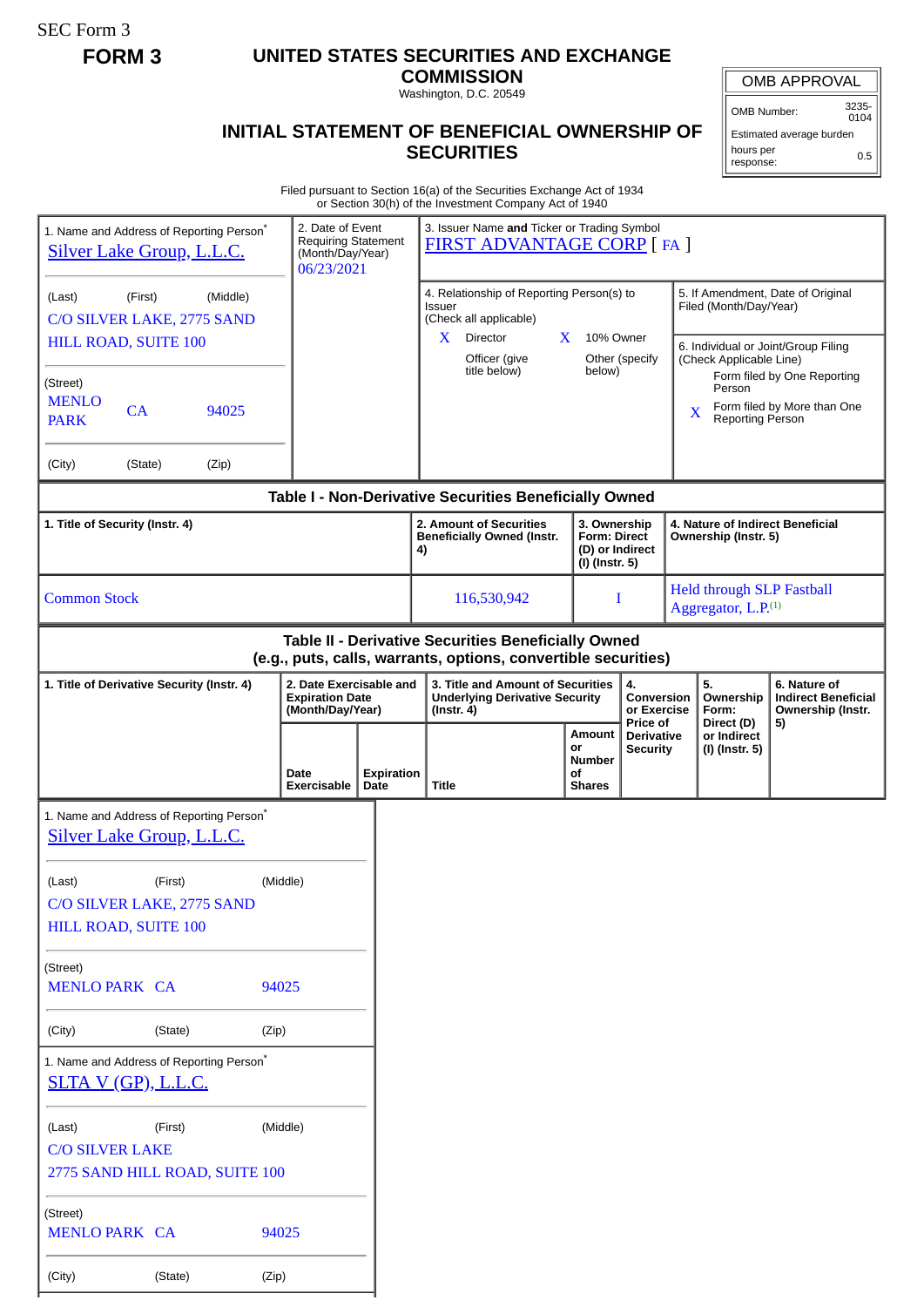|                                  | 1. Name and Address of Reporting Person <sup>®</sup>                                         | <b>Silver Lake Technology Associates V, L.P.</b> |
|----------------------------------|----------------------------------------------------------------------------------------------|--------------------------------------------------|
| (Last)                           | (First)                                                                                      | (Middle)                                         |
| <b>C/O SILVER LAKE</b>           |                                                                                              |                                                  |
|                                  | 2775 SAND HILL ROAD, SUITE 100                                                               |                                                  |
| (Street)<br>MENLO PARK CA        |                                                                                              | 94025                                            |
| (City)                           | (State)                                                                                      | (Zip)                                            |
|                                  | 1. Name and Address of Reporting Person <sup>®</sup><br><b>SLP Fastball Aggregator, L.P.</b> |                                                  |
| (Last)<br><b>C/O SILVER LAKE</b> | (First)                                                                                      | (Middle)                                         |
|                                  | 2775 SAND HILL ROAD, SUITE 100                                                               |                                                  |
| (Street)<br>MENLO PARK CA        |                                                                                              | 94025                                            |
| (City)                           | (State)                                                                                      | (Zip)                                            |
| <u>Osnoss Joseph</u>             | 1. Name and Address of Reporting Person <sup>*</sup>                                         |                                                  |
| (Last)                           | (First)                                                                                      | (Middle)                                         |
| <b>C/O SILVER LAKE</b>           | 2775 SAND HILL ROAD, SUITE 100                                                               |                                                  |
| (Street)<br><b>MENLO PARK CA</b> |                                                                                              | 94025                                            |
|                                  |                                                                                              |                                                  |
| (City)                           | (State)                                                                                      | (Zip)                                            |
|                                  | 1. Name and Address of Reporting Person <sup>*</sup><br><b>SLP V Aggregator GP, L.L.C.</b>   |                                                  |
| (Last)                           | (First)                                                                                      | (Middle)                                         |
| <b>C/O SILVER LAKE</b>           | 2775 SAND HILL ROAD, SUITE 100                                                               |                                                  |
| (Street)<br><b>MENLO PARK GA</b> |                                                                                              | 94025                                            |

### **Explanation of Responses:**

1. This Form 3 is filed by SLP Fastball Aggregator, L.P. ("SLP Fastball"), SLP V Aggregator GP, L.L.C. ("SLP V GP"), Silver Lake Technology Associates V, L.P. ("SLTA V"), SLTA V (GP), L.L.C. ("SLTA V GP"), Silver Lake Group, L.L.C. ("SLG") and Mr. Joseph Osnoss. Mr. Joseph Osnoss serves as a member of the board of directors of First Advantage Corporation (the "Issuer") and is a Managing Member and Managing Partner of SLG. Each of SLP Fastball, SLP V GP, SLTA V, SLTA V GP and SLG may be deemed to be a director by deputization of the Issuer. Represents securities held by SLP Fastball through Fastball Holdco, L.P., which will distribute such securities to SLP Fastball in connection with the initial public offering of the Issuer. SLP V GP is the general partner of SLP Fastball. SLTA V is the managing member of SLP V GP. SLTA V GP is the general partner of SLTA V. SLG is the managing member of SLTA V GP.

## **Remarks:**

The Reporting Persons are jointly filing this Form 3 pursuant to Rule 16a-3(j) under the Exchange Act. This filing shall not be deemed an admission that the Reporting Persons are beneficial owners of all securities covered by this filing for purposes of Section 16 of the Exchange Act or otherwise, and each Reporting Person disclaims beneficial ownership of these securities, except to the extent of such Reporting Person's pecuniary interest therein, if any.

| By: /s/ Andrew J. Schader,                   |            |
|----------------------------------------------|------------|
| <b>Managing Director and</b>                 | 06/23/2021 |
| <b>General Counsel of Silver</b>             |            |
| Lake Group, L.L.C.                           |            |
| <u>By: /s/ Andrew J. Schader, 06/23/2021</u> |            |
| <b>Managing Director and</b>                 |            |
| <b>General Counsel of Silver</b>             |            |